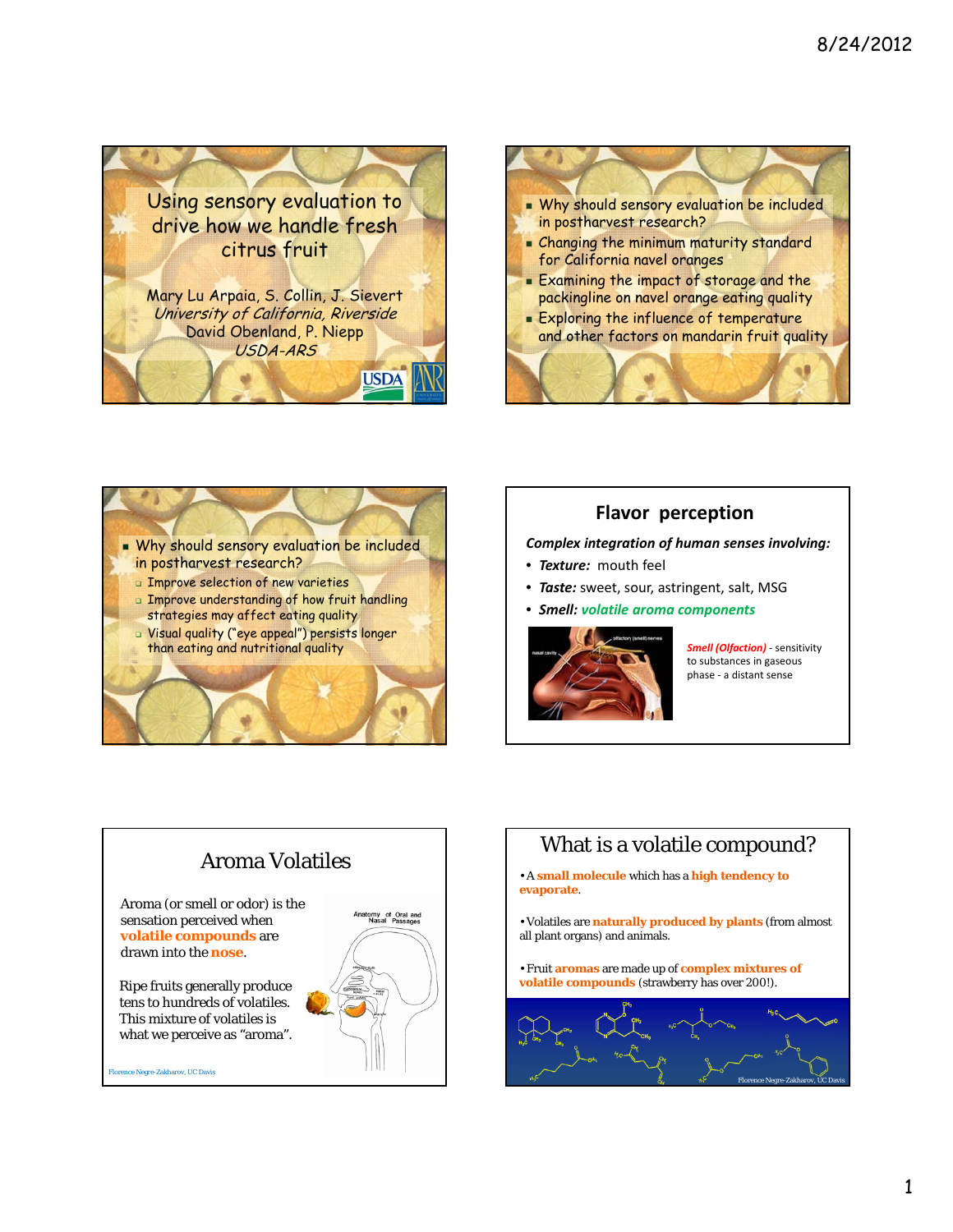



# What is the minimum taste acceptability for CA navel oranges?

This work was carried out over a 4 year period We examined several navel strains We sampled over multiple locations (Year 3) We utilized commercially handled fruit (Year 4)

Considered alternatives to sugar:acid ratio for predicting eating quality





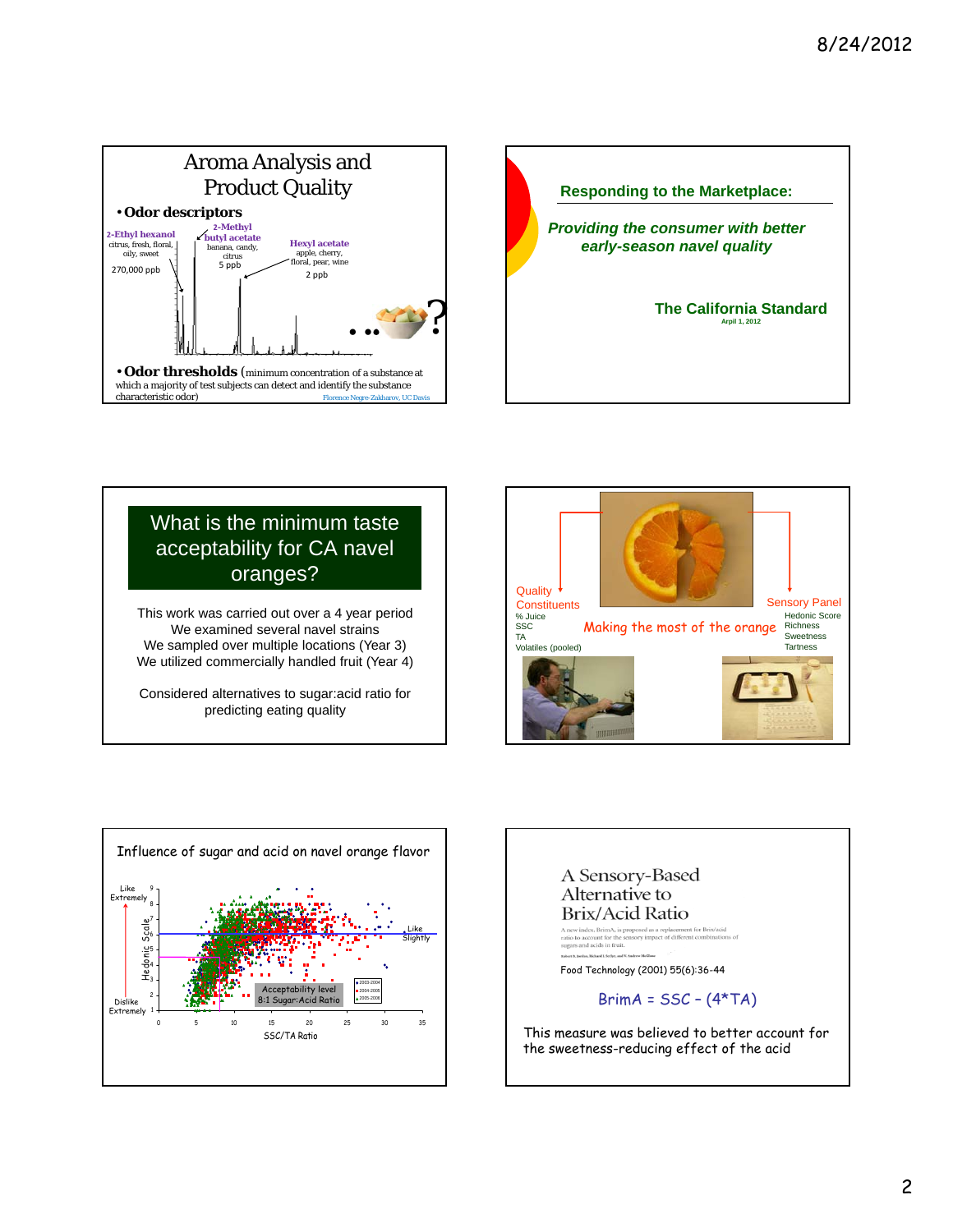

### Aroma active compounds are involved in sensory perception



*In year 3 we studied the changes in these compounds during fruit maturation*

*We found 6 compounds (out of 19) significantly correlated with acceptability*

# Overview of Results

- The relationship of fruit acceptability to SSC/TA is not influenced by strain, location or year
- Should consider increasing the minimum maturity standard of 8:1 SSC/TA to at least 10:1
- Brim A, an alternative to SSC/TA should be considered since it is more closely related to acceptability
- Volatiles were identified that were related to the development of flavor and could possibly act as markers to select better tasting fruit



November and December 2008 at a commercial testing center

• Individual fruit tracked • 100 consumers per test







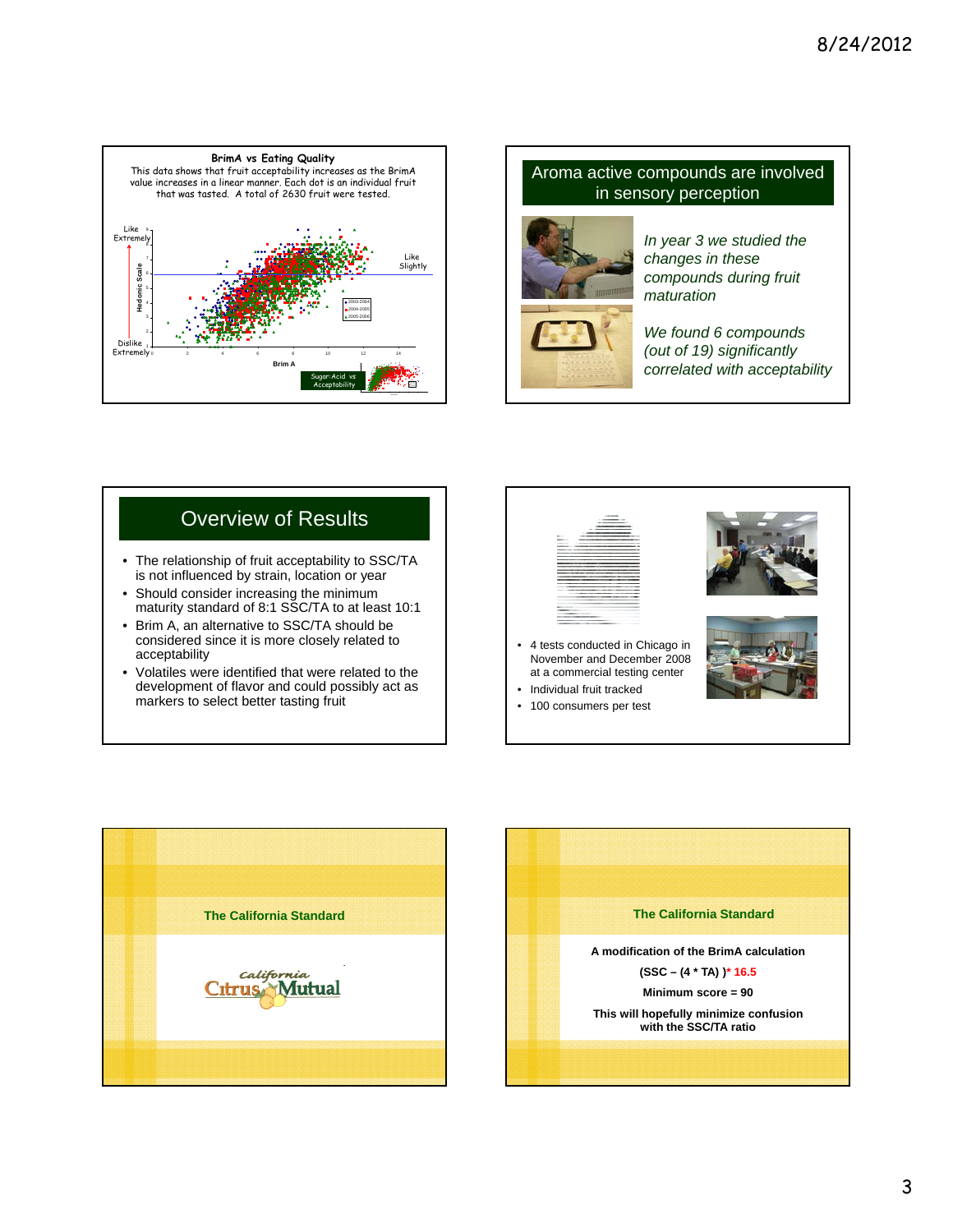## Practical Outcomes

- For minimum maturity, SSC and TA relationship can be a good predictive tool
- \* The SSC/TA ratio may not be the best relationship to use for citrus
- Brim A, a different way of looking at SSC and TA may be more appropriate
- This forms the basis of the new California minimum maturity standard for navel oranges, the California Standard





| Does time in storage affect fruit flavor? |  |  |  |  |
|-------------------------------------------|--|--|--|--|
|                                           |  |  |  |  |
|                                           |  |  |  |  |
|                                           |  |  |  |  |
| Average Hedonic Score                     |  |  |  |  |
|                                           |  |  |  |  |
|                                           |  |  |  |  |



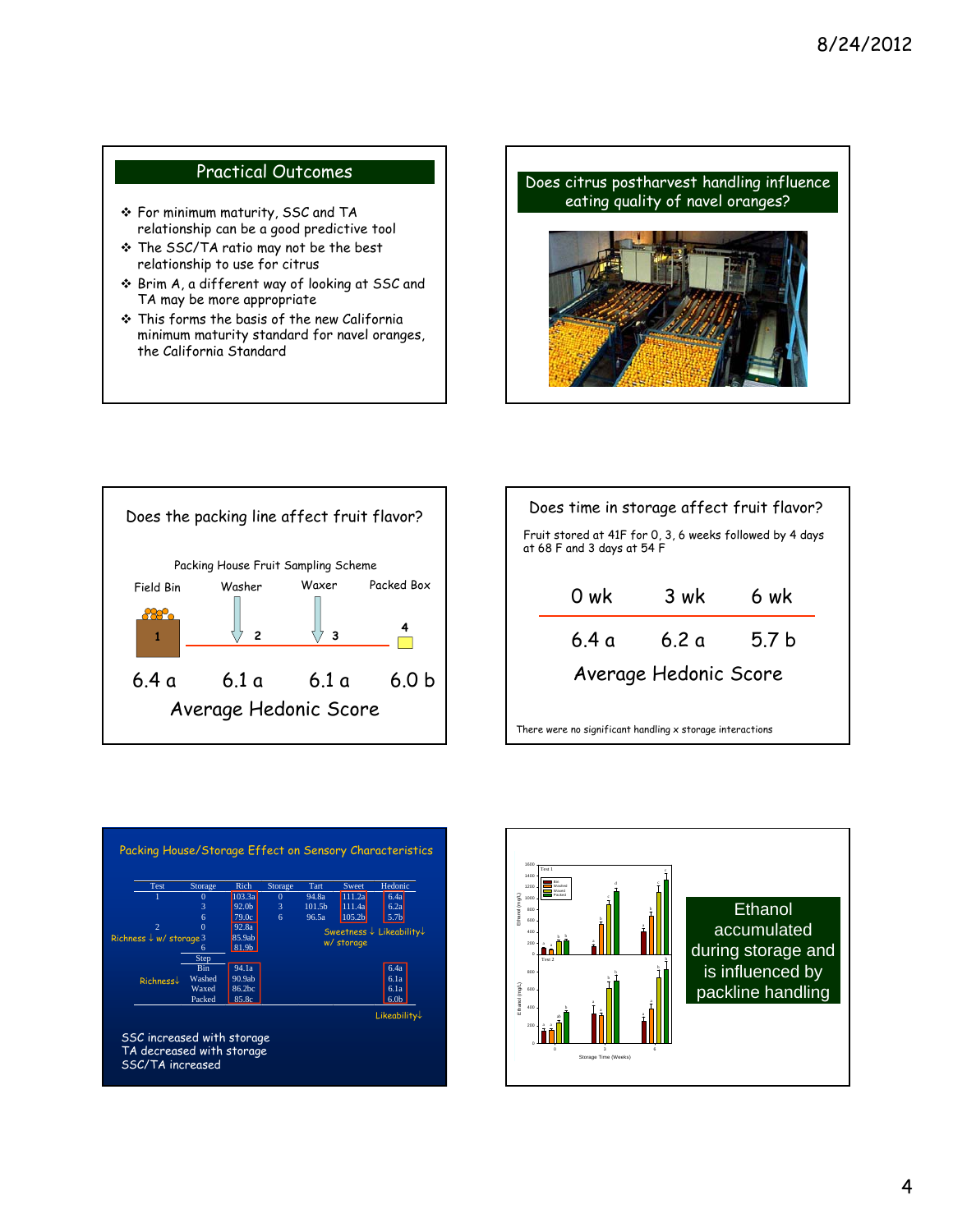



- Storage had a negative effect on fruit flavor - SSC/TA $\uparrow$ , Richness rating $\downarrow$ , Hedonic rating $\downarrow$
- The packing line/waxing had a more modest influence
	- Richness rating $\downarrow$ , Hedonic rating $\downarrow$
	- Overall each step appeared to have a cumulative effect
- Volatiles may play an important role in the flavor changes

## Conclusions **Practical Outcomes**

- How we handle fruit in the postharvest environment can influence long term eating quality
- In long term storage, SSC and TA may play a lesser role; changes in aroma active compound may play a more important role
- $\div$  The impact on eating quality is repeatable across multiple grower lots and multiple tests



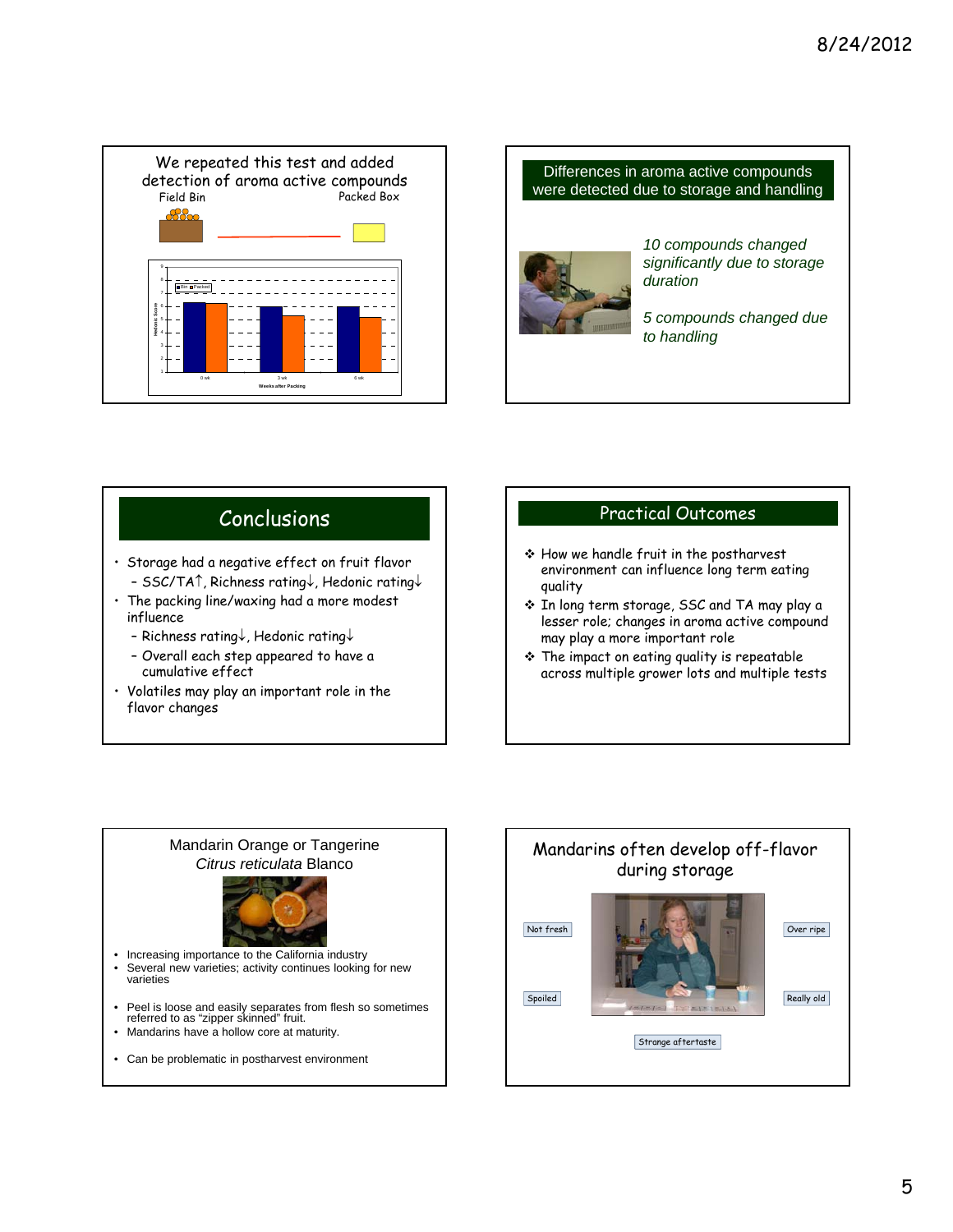









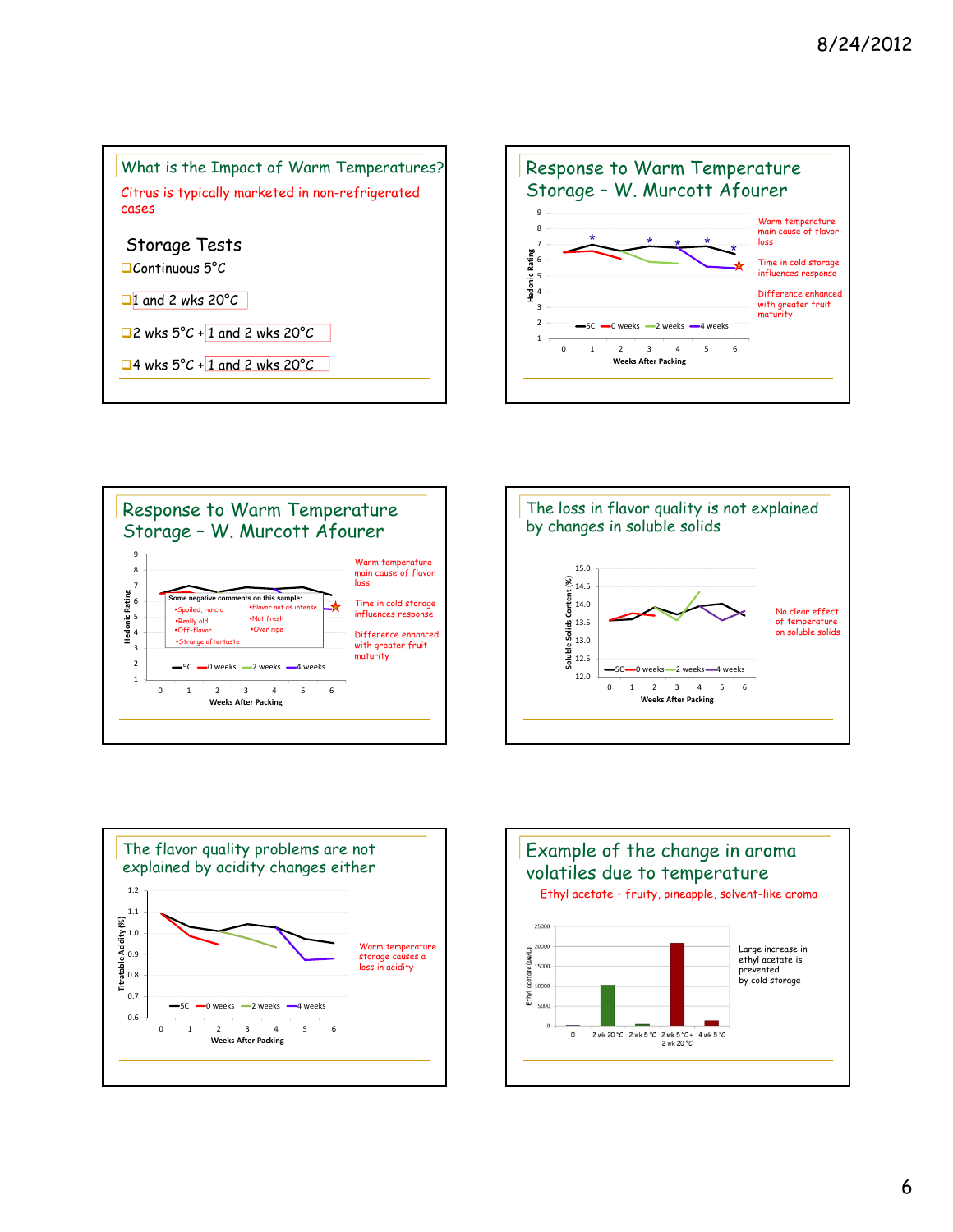